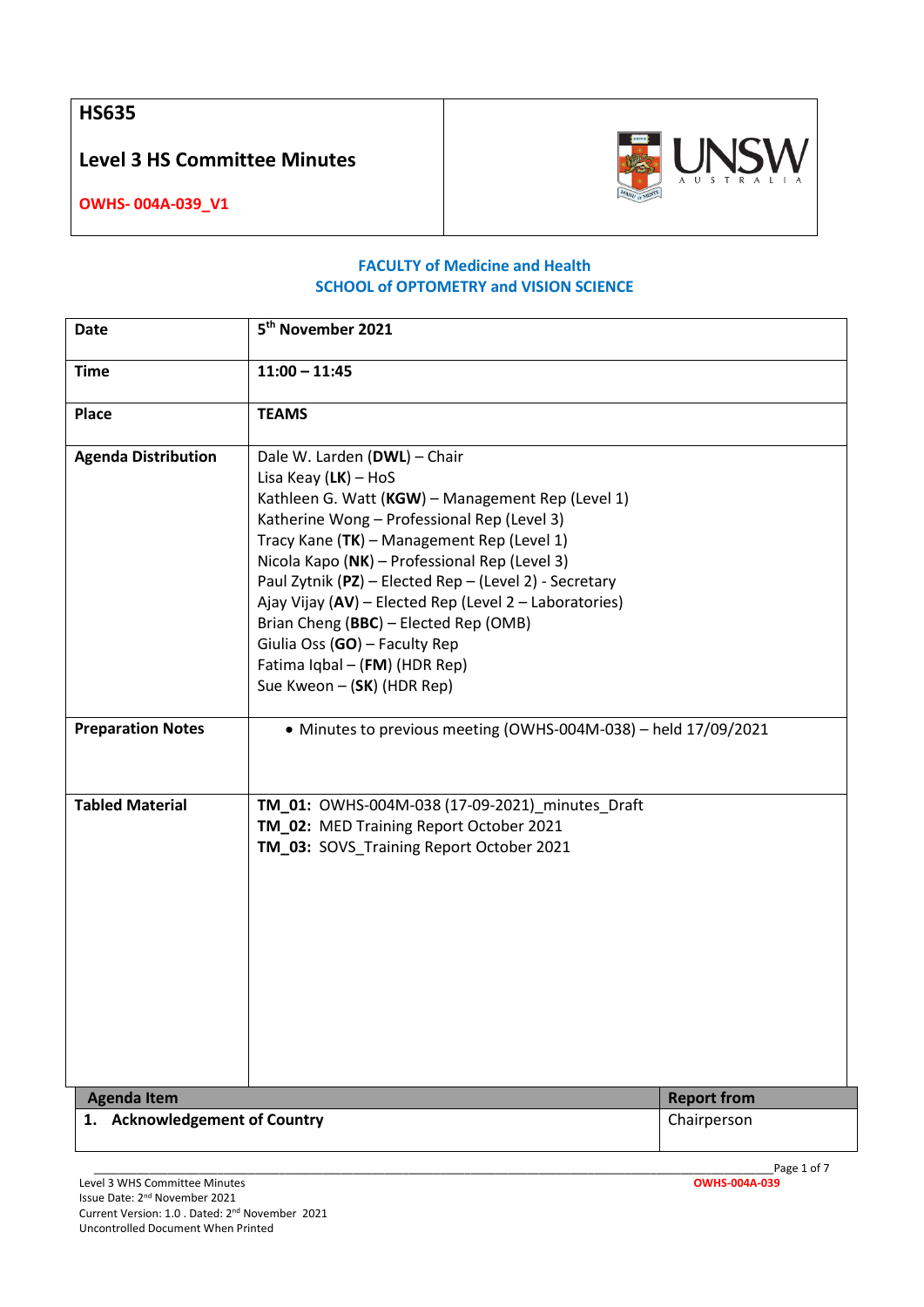| 2. | We respectfully acknowledge the traditional custodians of the land on which<br>this meeting is conducted. We respectfully acknowledge elders past and<br>present.<br><b>Welcome and apologies</b><br>Present: DWL, LK, KGW, TK, PZ, BBC, GO, (Lisa Nivison-Smith for CFEH)<br>Absent: NK, KW, FM, SK, AV                                                                                                                               |             |
|----|----------------------------------------------------------------------------------------------------------------------------------------------------------------------------------------------------------------------------------------------------------------------------------------------------------------------------------------------------------------------------------------------------------------------------------------|-------------|
|    | 3. Approval of Minutes:<br>OWHS-004M-038 (26/03/2021)<br>--Accepted                                                                                                                                                                                                                                                                                                                                                                    | Chairperson |
|    | 4. Action items and matters arising from the previous meeting<br>4.1 Project Salus Update<br><b>WHS Monitor now live.</b><br>All hazards; incidents; WSI should be entered in WHSM<br>https://www.riskmanagement.unsw.edu.au/work-health-and-safety<br>SafeSYS RMF scheduled move has been delayed<br>- Currently going out to tender, confirm early next year on how data<br>migration from safesys will occur. More details to come. | (DWL/GO)    |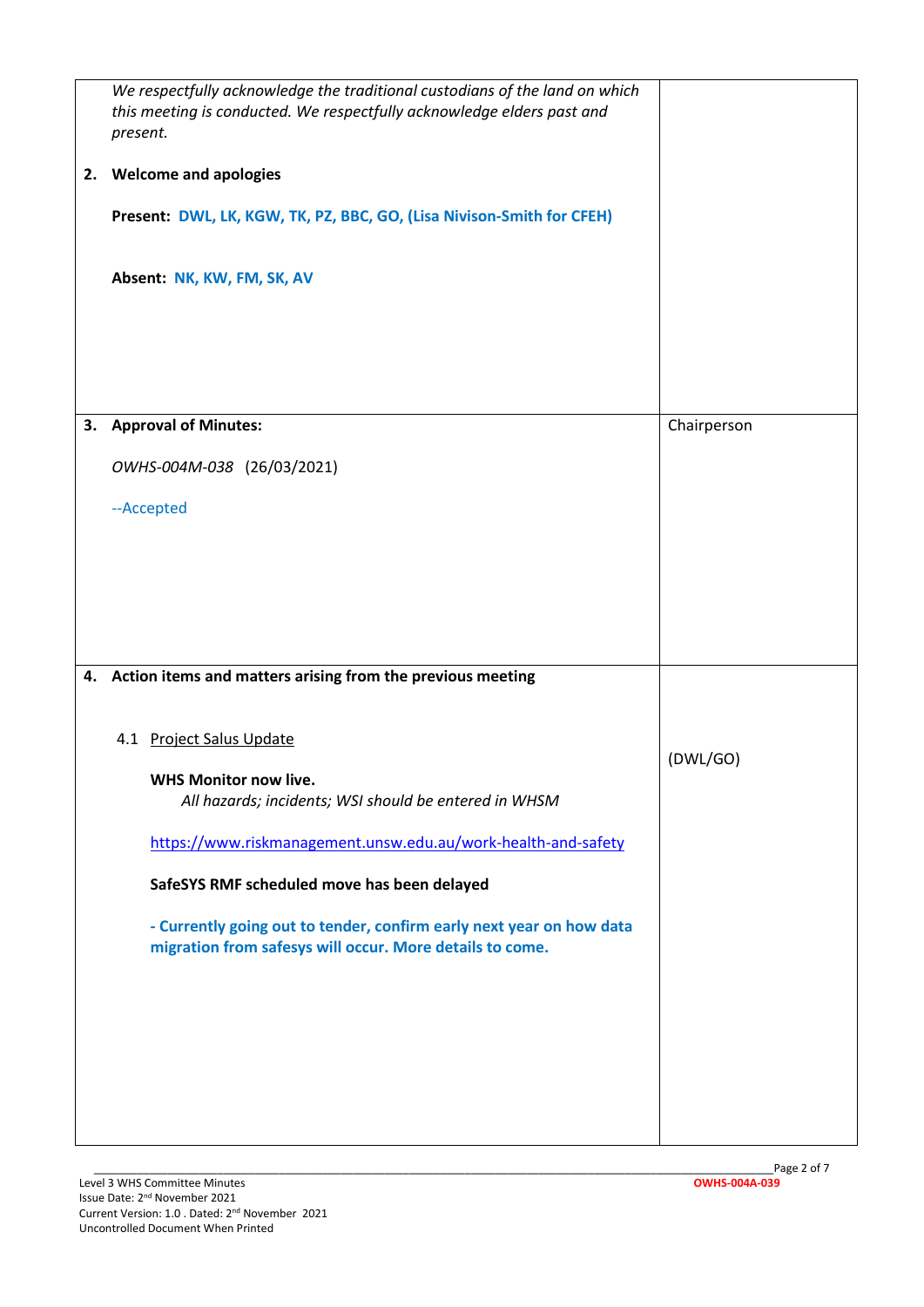|                                              | 4.2 COVID 19                                                                                                                                                                                                                                                                                                                                                                             | (DWL)                    |
|----------------------------------------------|------------------------------------------------------------------------------------------------------------------------------------------------------------------------------------------------------------------------------------------------------------------------------------------------------------------------------------------------------------------------------------------|--------------------------|
|                                              | <b>Work from Home Restrictions Still Apply.</b>                                                                                                                                                                                                                                                                                                                                          |                          |
|                                              | Written approval from faculty required - Phase 1 until Dec 1st                                                                                                                                                                                                                                                                                                                           |                          |
|                                              | <b>Monitor NSW Health Communiques.</b>                                                                                                                                                                                                                                                                                                                                                   |                          |
|                                              | -WFH restrictions still apply. 2 <sup>nd</sup> and 3 <sup>rd</sup> years students have returned<br>to lab.                                                                                                                                                                                                                                                                               |                          |
|                                              | -Dale to follow up with Michelle B regarding updating vaccination<br>requirements in course handbook.                                                                                                                                                                                                                                                                                    |                          |
|                                              | 4.3 First Aid Officers in ORLAB                                                                                                                                                                                                                                                                                                                                                          |                          |
|                                              | BCC looking for new recruit- Ongoing.                                                                                                                                                                                                                                                                                                                                                    |                          |
|                                              | -First aid training currently not running due to covid, training unit<br>team are aware of this and will notify when available again.                                                                                                                                                                                                                                                    | (DWL/BBC)                |
|                                              | 4.4 HSECCO                                                                                                                                                                                                                                                                                                                                                                               |                          |
|                                              | Committee Consultation Training - all committee members<br><b>HSECCO-HSE Consultation Course via MOODLE</b>                                                                                                                                                                                                                                                                              | (DWL)                    |
|                                              | -Some ongoing technical issues have been reported with staff<br>completing course. Selvin is the new contact regarding technical<br>issues with training. Staff advised to take screen shots of<br>completed training page to be safe.                                                                                                                                                   |                          |
|                                              |                                                                                                                                                                                                                                                                                                                                                                                          |                          |
| 5                                            | <b>Communication In and Out</b>                                                                                                                                                                                                                                                                                                                                                          | Chairperson or Secretary |
| IN                                           |                                                                                                                                                                                                                                                                                                                                                                                          |                          |
|                                              | 5.1. TM_02_MED Training report October 2021                                                                                                                                                                                                                                                                                                                                              |                          |
| 5.2. TM_03_SOVS Training Report October 2021 |                                                                                                                                                                                                                                                                                                                                                                                          |                          |
|                                              | -Issues bought up regarding casual employees now having to complete online<br>safety training. Issues regarding awareness of new casual staff and difficulty to<br>navigate to course in Moodle and awareness of course existence. Giulia to pass on<br>feedback to appropriate team to see if they can email course links direct to new<br>casuals on engagement or alternate solution. |                          |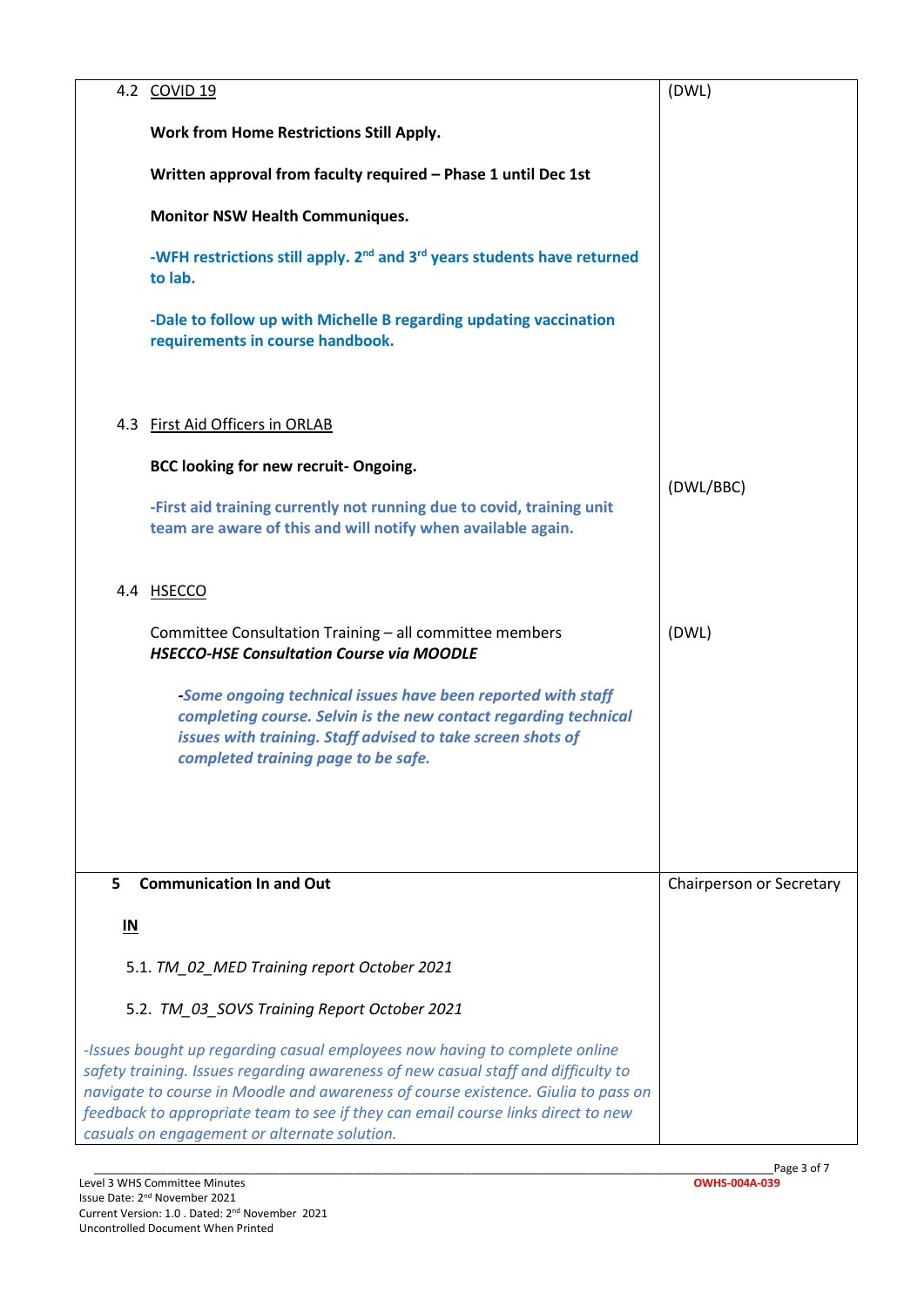| 6<br><b>Review of Hazards &amp; Incidents Report</b>                                        | Update from each              |
|---------------------------------------------------------------------------------------------|-------------------------------|
| 6.1 Issue #27386 (Hzd - Build.Dmg.) - Handrail - IP<br>Transferred to WHS Monitor (HAZ-96)  | workgroup<br>representative   |
| 6.2 HAZ-66 (Hzd - Equipment) - Safety Mirror - CLS                                          |                               |
| 6.3 HAZ-67 (Hzd - Equipment - Lighting) - CLS                                               |                               |
| 6.4 HAZ-153 (Hzd - Environment-STF - Lighting) - CLS                                        |                               |
| 6.5 HAZ-162 (Hzd - Environment-STF - Lighting) - CLS                                        |                               |
| 6.6 HAZ-163 (Hzd - Equipment-STF - GPO on Floor) - CLS                                      |                               |
|                                                                                             |                               |
|                                                                                             |                               |
|                                                                                             |                               |
|                                                                                             |                               |
|                                                                                             |                               |
|                                                                                             |                               |
|                                                                                             |                               |
|                                                                                             |                               |
|                                                                                             |                               |
| <b>Workplace Inspections</b><br>7                                                           |                               |
| 7.1 Progress on completion of School/Unit Workplace Inspections                             | Update from each<br>workgroup |
| Email correspondence to Staff Requesting that these now be completed.<br>(Sent: 18/03/2021) | representative                |
| Progressing - currently on hold- review after December 1st                                  |                               |
| Still on hold due to lack of staff currently onsite.                                        |                               |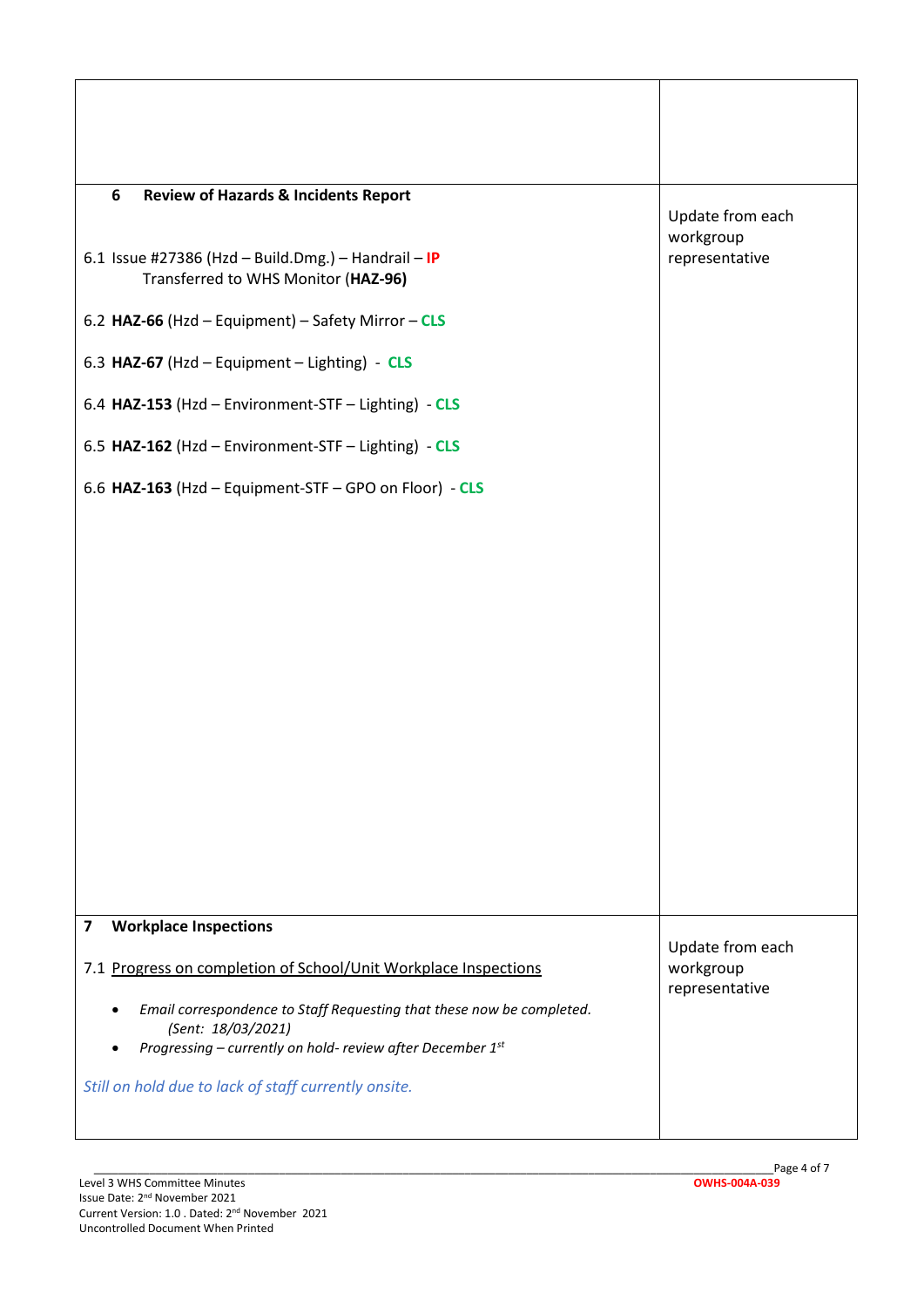| 7.2 Progress on completion of Electrical testing and tagging schedule         |                              |
|-------------------------------------------------------------------------------|------------------------------|
|                                                                               |                              |
| Proceeding as required<br>п                                                   |                              |
| PAT Unit Calibrated until November 2022                                       |                              |
| Remind staff that all PA require testing if brought onsite                    |                              |
|                                                                               |                              |
|                                                                               |                              |
|                                                                               |                              |
|                                                                               |                              |
|                                                                               |                              |
|                                                                               |                              |
|                                                                               |                              |
| <b>WHS Training Update</b><br>8                                               |                              |
| 8.1 Progress on new workers who have completed mandatory WHS training         |                              |
| • Last report (October (TM_03) - 75% Complete HSEAWA                          | (GO)                         |
| Already discussed in items 4.4 and 5                                          |                              |
|                                                                               |                              |
| 8.2 Any other training needs                                                  | (GO)                         |
| • HS Consultation Training (HSECCO) - (All Committee Members)                 |                              |
| • Lab Supervisor Training (Virtual: Face to Face)                             |                              |
| • Supervisor Training (Online) (HSEOSO)                                       |                              |
| (2 SOVS Staff - incomplete)                                                   |                              |
| • Warden Training online (EMFW2020)                                           |                              |
|                                                                               |                              |
| • Mandatory HSE Training - Current Staff                                      |                              |
| 95% HSEAWA/HSEEMT/HRRESP 82% SMA&R                                            |                              |
| Internal Contractors and Casuals must now complete mandatory<br>٠<br>training |                              |
| Level 3 WHS Committee Minutes                                                 | Page 5 of 7<br>OWHS-004A-039 |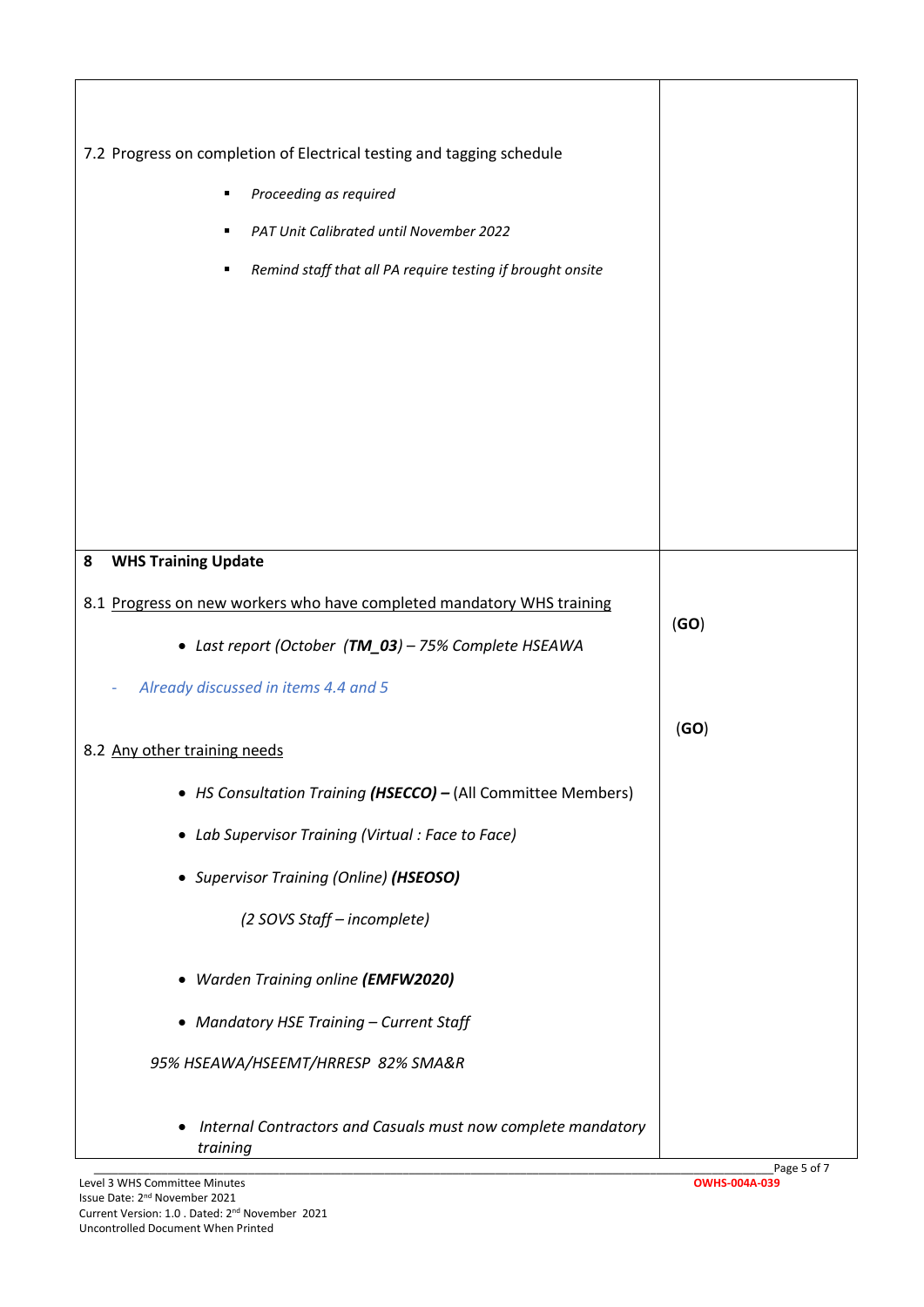| 8.3 Issues with training modules                                                                                                                                                                                                                                                                                                                                                             |                                                 |
|----------------------------------------------------------------------------------------------------------------------------------------------------------------------------------------------------------------------------------------------------------------------------------------------------------------------------------------------------------------------------------------------|-------------------------------------------------|
| • Multiple cases of training modules freezing                                                                                                                                                                                                                                                                                                                                                |                                                 |
| • Departure of Emma Gillham                                                                                                                                                                                                                                                                                                                                                                  |                                                 |
| -Giulia has advised that Selvin is the new technical contact<br>regarding training issues, email and details shared in chat.                                                                                                                                                                                                                                                                 |                                                 |
| <b>First aid, Emergency and Security Arrangements</b><br>9<br>9.1 Review availability of First Aid Officers and Fire Wardens in all work areas:<br>Building currently on lockdown - all staff working from home<br>$\bullet$<br>unless exemption granted<br>Staff instructed to evacuate immediately on alert tone.<br>$\bullet$<br>Staff instructed to contact security immediately for all | Update from each<br>workgroup<br>representative |
| emergencies (93856666)                                                                                                                                                                                                                                                                                                                                                                       |                                                 |
| <b>Changes to Workplace</b><br>10<br>Stage 4 students now have limited and controlled access to BHVI<br>consulting suites (L5_RMB)                                                                                                                                                                                                                                                           | Update from each<br>workgroup<br>representative |
| <b>Environmental matters</b><br>11<br>Nil to report                                                                                                                                                                                                                                                                                                                                          |                                                 |
| 12 New business/Business without notice                                                                                                                                                                                                                                                                                                                                                      |                                                 |
| 12.1. Student Vaccination                                                                                                                                                                                                                                                                                                                                                                    | (DWL)                                           |
| <b>Clinical Stage Student Vaccination Rates (01.11.21):</b>                                                                                                                                                                                                                                                                                                                                  |                                                 |
| <b>Stage 4: 100% x 2</b>                                                                                                                                                                                                                                                                                                                                                                     |                                                 |
| <b>Stage 5: 100% x 2</b>                                                                                                                                                                                                                                                                                                                                                                     |                                                 |
| - 3rd and 4th year at 80-90% at time of meeting.                                                                                                                                                                                                                                                                                                                                             |                                                 |